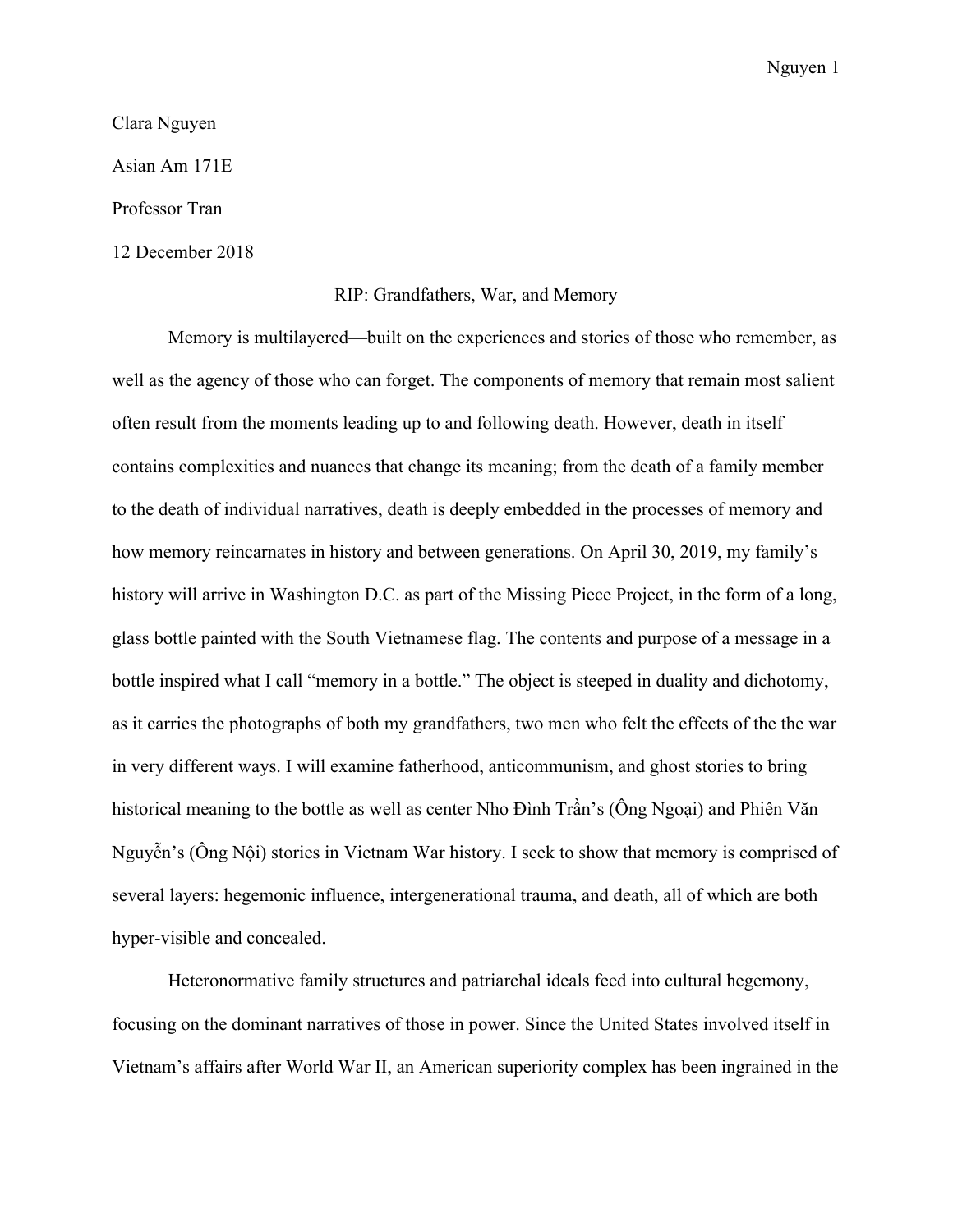ways that Vietnamese people live, especially for those that migrated to the U.S. after 1975. The American hegemony that dominates how Vietnamese families should conduct themselves makes the United States the model patriarch, muddling the standards to which fathers should raise their children. Traditional Confucian values that define Vietnamese culture are overwritten and standards for fatherhood change in order to accommodate Western, capitalist views. During their lives, my grandfathers both attempted to teach my parents values such as education and filial piety, but United States imperialism in Vietnam interrupted their traditional teachings. They often felt indebted to Americans because they backed the South, but at the same time, they resented the "organized and strategic forgetting of a war that 'went wrong'" (Espiritu xiii). For Ông Nội and Ông Ngoại, the war meant they were no longer just Vietnamese fathers, they were fathers of children that needed to understand the effects of communism, independence, and freedom, in the context of their country, U.S.-backed South Vietnam. The erasure of South Vietnamese perspectives in the war leave my grandfathers' legacies and lessons partially concealed by broader American cultural hegemony. To symbolize the systems that prevent individual narratives from gaining recognition, the "memory in a bottle" contains two paper photographs that are not fully visible. The glass container represents the windows into the individual stories of Ông Nội and Ông Ngoại, but the remaining barriers that still exist in order to access them.

In attempts to remove some of the barriers to my grandfathers' stories, I interviewed both my mother, Vương Thảo Trần, and father, Minhchâu Nguyễn, to gain insight to their interpretations of their father's experiences and intergenerational trauma following war. According to my mother, when Vietnam was split into North and South, Ông Ngoại became an immediate target: educated and Catholic (Trần 11/23/18). He was extra cautious and particularly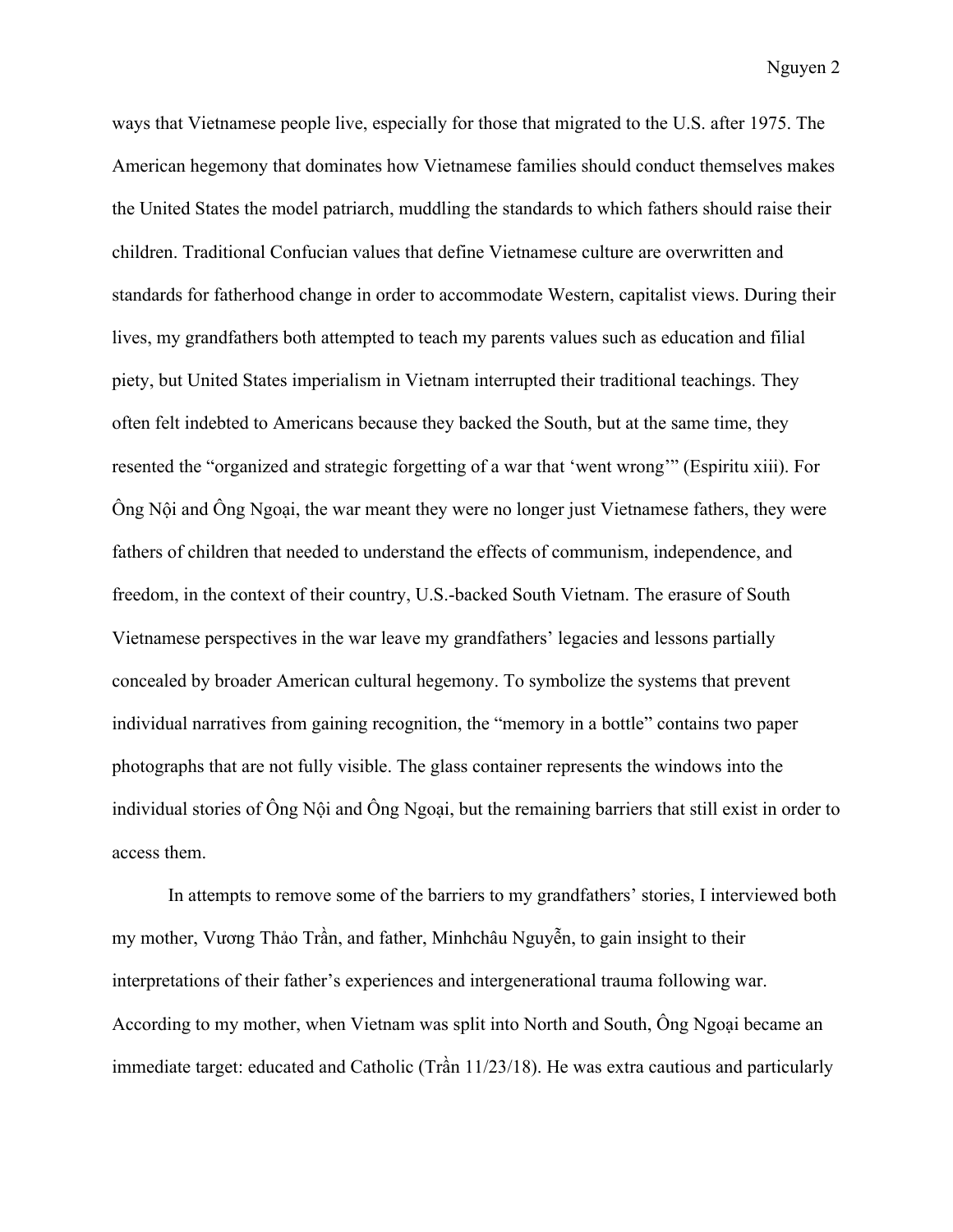intimate with what he taught my mother because he knew their time together was limited. He stayed back in Vietnam due to his deteriorating health while my mother and her siblings escaped the country and gained refugee status in the United States in 1980. Less than two years later, Ông Ngoại died of colon cancer, a direct result of the lack of medical care in Vietnam and his barriers to access due to his South Vietnamese allegiances. During the same time, Ông Nội was in a communist reeducation camp, what my father insists was a disguise for prison (Nguyễn 11/23/18). For his role as a general in the Army of the Republic of Vietnam, Ông Nội spent 13  $\frac{1}{2}$ years away from my father and his siblings, even missing my father's wedding in 1990. When he finally rejoined his family in the United States, Ông Nội had already been long silenced. He remained stoic and detached, speaking little of the war through his death in December 2012.

Although the Vietnam War affected the lives and deaths of Ông Ngoại and Ông Nội in drastically different ways, the conflict inflicted wounds and prompted legacies that would be passed on for generations. Hatred for the people that allegedly caused my grandfathers' deaths made anticommunism strongholds in what parts of Vietnamese heritage my parents chose to pass on to my sisters and me. Like Ông Ngoại and Ông Nội taught them, they instilled the symbols and significance of "cờ Việt Nam" in us so that our generation could remember the war as a fight for freedom. The bottle features a hand-painted version of the yellow flag with three red stripes, a token connecting me to the generations before me and reinforcing how "the former South Vietnam flag serves as a means of claiming a representational space for the Vietnamese American community" (Dang 74). Our Vietnamese American family flies cờ Việt Nam high whenever we celebrate the lives of  $\hat{O}$ ng Ngoai and  $\hat{O}$ ng N $\hat{O}$ i so that their memory is filled with remembrance for our free and fallen country. Although the memories that are captured behind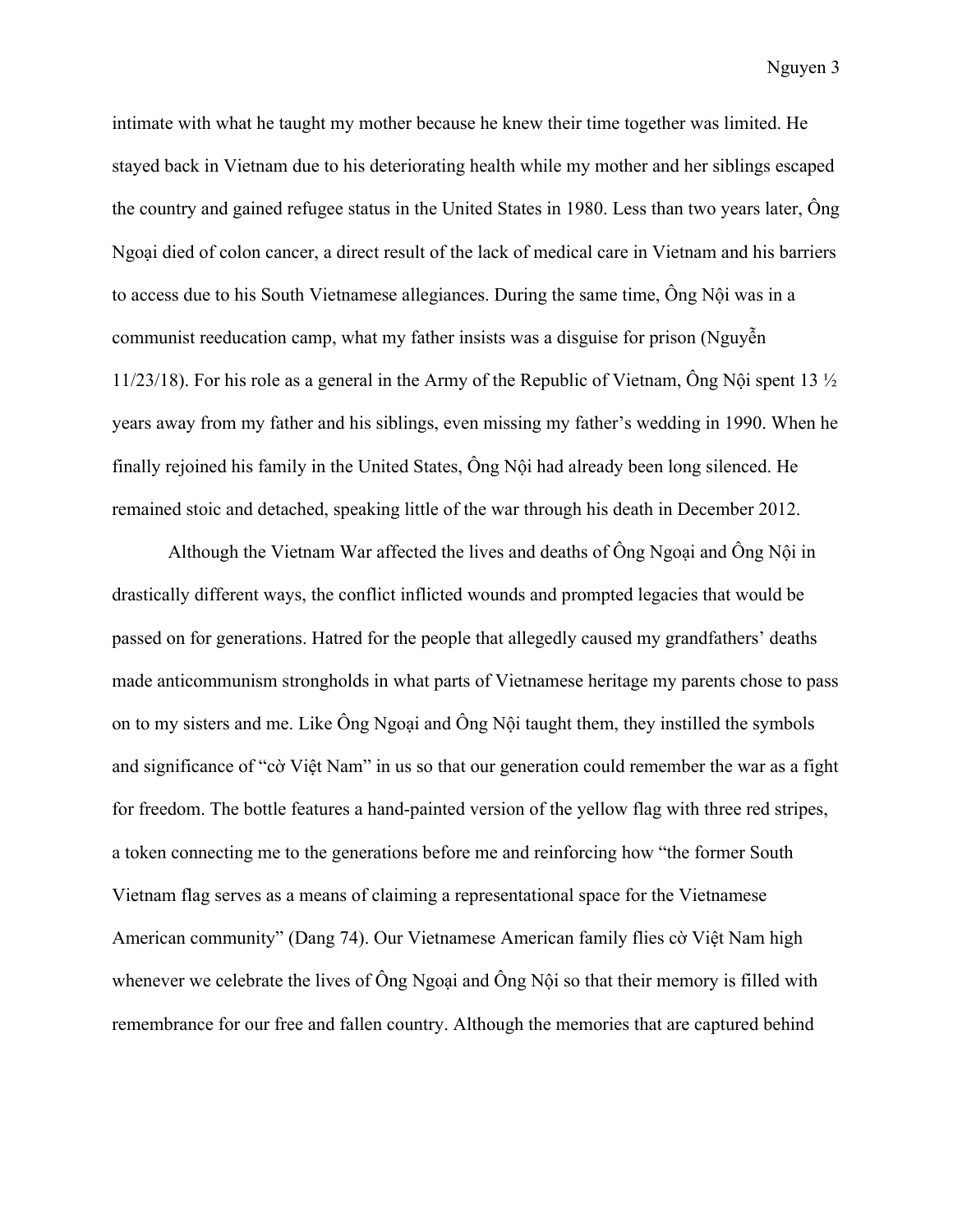glass within the bottle require more work to unfold, the bright painted flag emboldens the pride of being South Vietnamese that my grandfathers died holding on to.

Beside the South Vietnamese pride and anticommunist sentiments that connected me to my ancestors, I was unsure of how to proceed with the fragile stories of my late grandfathers without tainting them. I drew inspiration from Yen Le Espiritu's question in *Body Counts*, "How do young Vietnamese Americans, born and/or raised in the United States, create memories of a war that preceded the birth of their consciousness?" (Espiritu 139), while generating the ideas behind the "memory in a bottle." I knew that I had a responsibility to honor the deaths of Ông Ngoại and Ông Nội, even though I did not share their wartime traumas in Vietnam. I wanted to create an object that paralleled the Vietnamese traditions surrounding life after death. Ông Ngoại died when my mother was my age, and Ông Nội passed before I had a grasp on adolescence. Because I could not remember them through firsthand memories, I needed to participate in the process of forming memory while mourning the dead. I took Nguyen-Vo's assertion that "we mourn to let the dead live on in us, speak in us, because they no longer can exist outside of us, because they would otherwise be wholly silent" (Nguyen-Vo 170) to heart, attempting to formulate memories of a war and of a people that preceded my life.

I remember the yearly giỗ rituals, traditional death ceremonies, for Ông Ngoại growing up. As I lit incense to burn at his altar, I would reimagine what he was like in life, what kind of a father he was and what kind of a grandfather he would have been. During Ông Nội's funeral, I did the same thing, wishing I could hear his stories, wondering what it was like to see combat in Vietnam. Now that I have grown, I understand that I cannot recount their narratives exactly, but I can use their legacies that have been passed on to me. I am now a teller of ghost stories, what Espiritu highlights as a space in which I can "bring into being what is neglected or made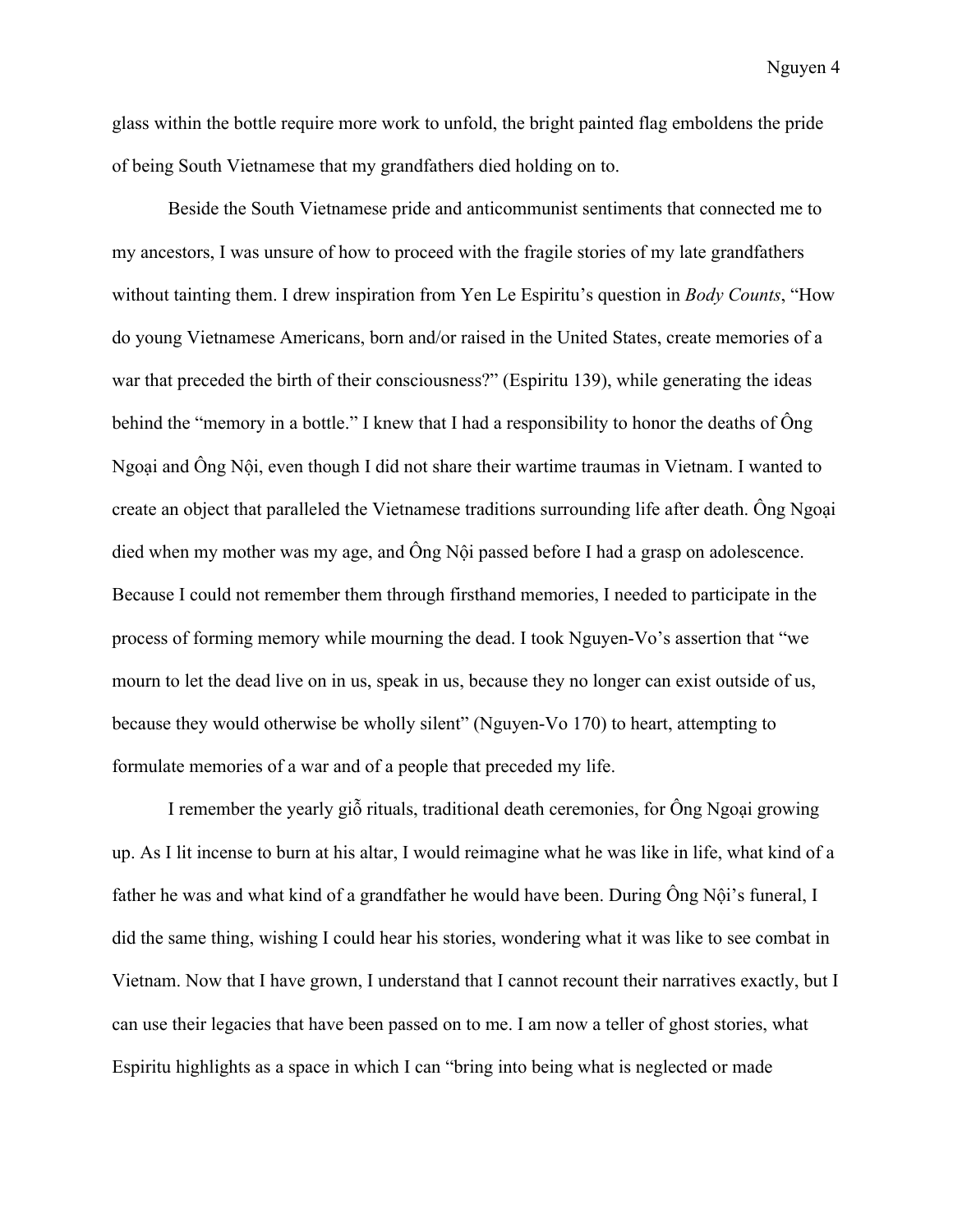invisible or thought dead" (Espiritu 1702). Through the "memory in a bottle," I utilize what I know about the lives of my grandfathers to fill in spaces in Vietnam War history. According to Vietnamese tradition, the spirits of Ông Nội and Ông Ngoại live on after material death, therefore, their ghost stories are far from dead. Memorializing the deceased patriarchs of my family represent the lasting influence that their deaths have on how my parents, my sisters, and I form war memories.

In January 2018, I visited the Vietnam Veterans Memorial with my mother on one arm and my father on the other. As we approached the names ingrained in the black marble, my parents did not utter a word about either one of their fathers. They decided it was best to keep their memories to themselves, in fear that speaking out to share those ghost stories would take away from remembering the deaths of the American veterans listed on the walls of the memorial. Even when I interviewed my parents for the Missing Piece Project and presented the bottle to them, they were unsure of how to engage in commemorating those that might not have been lost in combat during the Vietnam War, but lost due its longstanding effects. The experience highlights the motivations and inspirations behind the "memory in a bottle." It was difficult to piece together intergenerational trauma with death of important and loved patriarchs, but the object symbolizes an opening of space to talk about difficult and layered memories of war. The photographs of my grandfathers and the artistic components of the piece, gave us an opportunity to remember Vietnam as not only a place of war, but a place of heritage.

After completing this project, I wanted to utilize one last theme that exemplified my own connection to my people and to my culture. When I bring back new knowledge from Asian American Studies that helps me better understand Vietnam, my parents tell me, "con có nước trong tâm hồn," you have water in your soul. They remind me that my desire to remember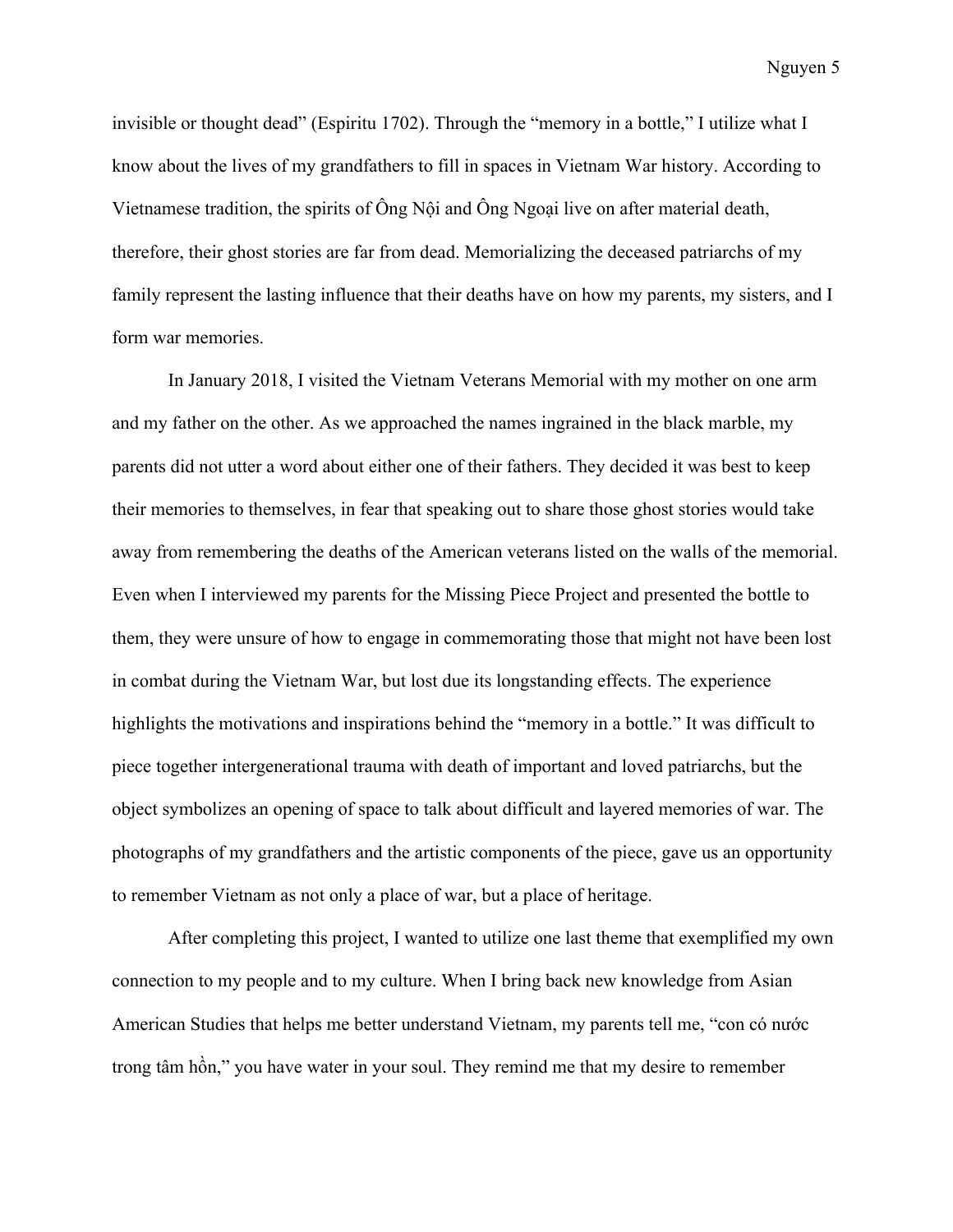Vietnam is reminiscent of the water element. Thus, I wanted to connect the theme of water, of nước, to this missing piece, because water continues to flow through time and space. It connects us to our ancestors, it flows between generations and reminds us that we are all from the same people, the same nước. It fills in the gaps that we cannot fully understand. Water begs history to include the stories that had been forgotten or previously washed away. A message in a bottle traditionally floats in a body of water until someone finds it, opens it and reads what is inside. Once recovered, the message within is up to the interpretation of the reader, and although the message is laced with meanings unknown to them, it is the beginning of the learning of stories and legacies embedded in it. The "memory in a bottle" holds in it the messages and the lives of Ông Ngoại—Nho Đình Trần, and Ông Nội—Phiên Văn Nguyễn, and will continue to hold the importance of centering South Vietnamese stories in Vietnam War history.